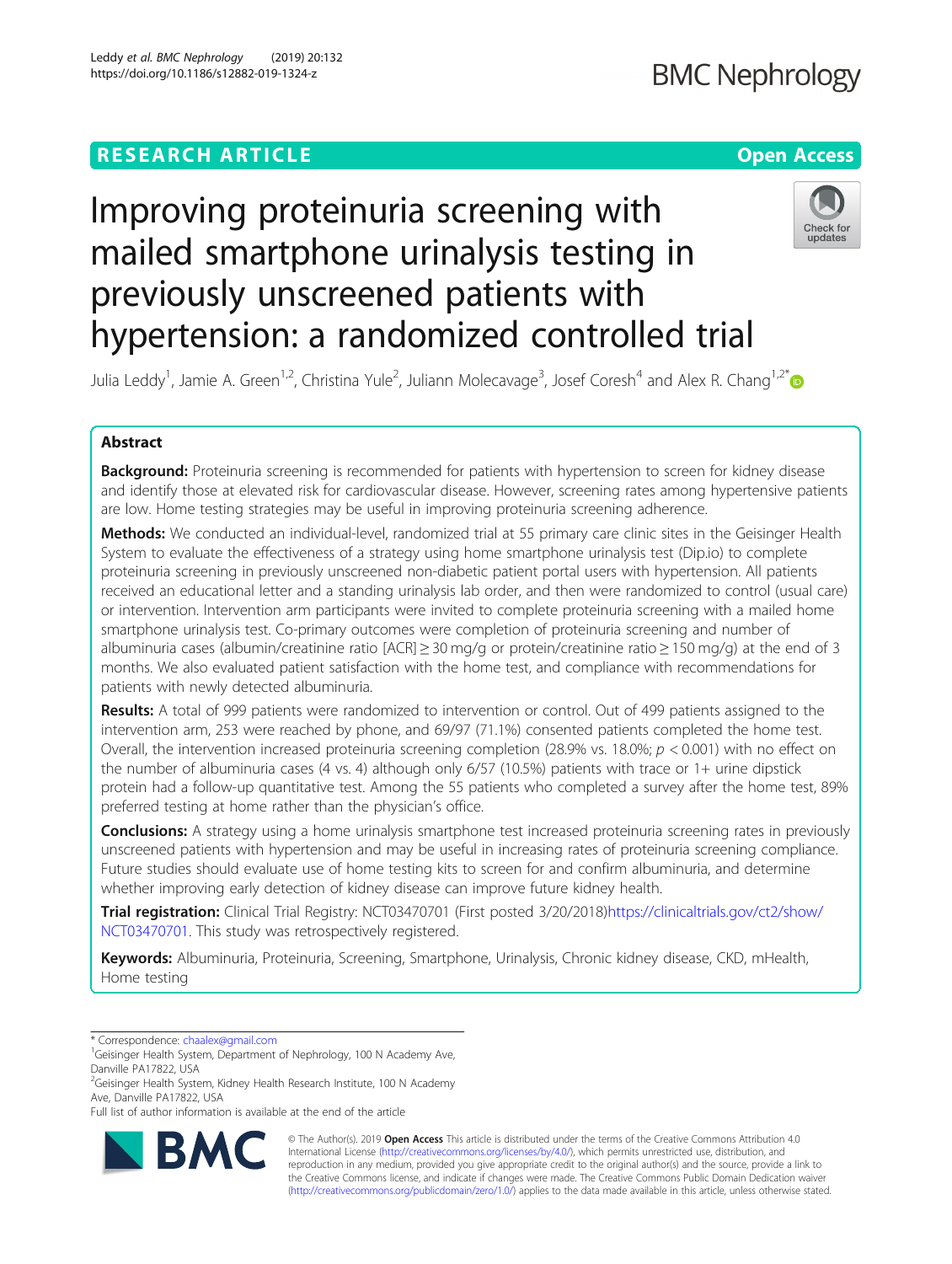# Background

Presence of albuminuria or proteinuria is associated with increased risk for cardiovascular and kidney disease [\[1](#page-5-0), [2](#page-5-0)]. While guidelines recommend screening for kidney disease using urinalysis dipstick for patients with hypertension (and urine albumin/creatinine ratio [ACR] for those with diabetes or chronic kidney disease [CKD])  $[3, 4]$  $[3, 4]$  $[3, 4]$ , screening remains suboptimal  $[5-8]$  $[5-8]$  $[5-8]$  $[5-8]$ . Top research priorities raised by patients with CKD include improving strategies of early kidney disease identification, which could allow implementation of interventions to slow progression of disease [\[9](#page-5-0), [10\]](#page-5-0). Presence of albuminuria or proteinuria can also be helpful in risk stratification to determine which patients may benefit from management with blood pressure medications, inhibition of the renin-angiotensin-aldosterone system, and statins [[11](#page-5-0)].

One potential barrier to screening is that patients may not be able to provide a urine sample in the office. Extending testing to the home may be a novel strategy to improve proteinuria screening. For example, use of mailed fecal occult blood testing kits has been shown to double compliance with colorectal cancer screening  $[12, 13]$  $[12, 13]$  $[12, 13]$ . The objective of this randomized controlled trial was to evaluate the effectiveness of home urinalysis testing, using a smartphone urinalysis kit (Dip.io), among previously unscreened patients with hypertension receiving care at the Geisinger Health System.

# Methods

This study was an individual-level, randomized trial that included 999 patients at 55 primary care clinic sites in the Geisinger Health System, a large integrated health system in rural Pennsylvania. Funding was provided by the National Kidney Foundation (NKF), and the Geisinger Institutional Review Board approved the protocol (2017–0516). Health care providers and pharmacists across the system received education about management of proteinuria as well as information about the research study in small group lectures.

# Study population

We used electronic health record data to identify eligible patients with hypertension who had never undergone proteinuria screening by any method. Inclusion criteria included Geisinger primary care patients ≥18 years of age with a hypertension diagnosis, blood pressure ≥ 130/80 mmHg at last outpatient visit, and active patient portal use with a listed phone number and email address. Main exclusion criteria included diabetes, end-stage renal disease, and estimated glomerular filtration rate  $(eGFR) < 15$  ml/min/  $1.73 \text{ m}^2$ .

# Participant flow and intervention

A total of 999 patients met the inclusion/exclusion criteria and received a mailed reminder to complete proteinuria screening, a National Kidney Foundation educational booklet about the importance of proteinuria screening, and a standing Geisinger lab urinalysis order March 19–21, 2018. Since proteinuria screening is standard-of-care for patients with hypertension, informed consent was not required for this initial contact. A computer program was then used to randomize patients 1:1 to the intervention or control arm, stratified by baseline eGFR  $<$  60 ml/min/1.73m<sup>2</sup> since CKD is also an indication for proteinuria screening.

Patients in the control arm received no intervention, whereas patients in the intervention arm received a notification letter about the home urine smartphone test approximately 2 weeks later, with an option to opt-out of further contact by the research team. This was followed by telephone calls by the Geisinger Survey unit, who made up to 7 attempts and left up to 3 voicemails. We also conducted weekly data pulls to identify and remove any patients from the call list who had already completed proteinuria screening at the Geisinger lab. Patients who provided consent were sent a text message link to download the dip.io app from the Apple Store or Google Play (Fig. [1](#page-2-0)). The testing kit, along with a project leaflet, were shipped by Healthy.io using a third-party fulfillment service. If participants had not completed the test within the next week, Healthy.io's call center contacted participants to validate receipt of kit and application and trouble-shoot any issues that may have prevented the participants from completing the test.

The dip.io test consists of a home test kit and a smartphone application. The kit consists of a standard 10 parameter urinalysis dipstick, a custom designed urine cup and a color-board, which enables accurate analysis in different lighting environments. To conduct the test, patients open the app, follow directions provided on-screen, collect urine in the provided container, dip the urinalysis dipstick (Acon Mission), place the dipstick on the color board, and then scan the dipstick and color board using the app. For this project, results were transmitted to a Health Insurance Portability and Accountability Act (HIPAA)-compliant website portal, which was accessed by the research team. The study team contacted patients with abnormal home test results, and ordered confirmation ACR testing for trace or greater urine protein on urinalysis, or repeat urinalysis testing at a Geisinger laboratory for other urinalysis abnormalities along with notification to the PCP. For patients with detected albuminuria, the study team sent a notification to the PCP with the following guideline-based recommendations: treat to office blood pressure < 130/80 mmHg, treat with ACEI or ARB and statin. Providers had the option of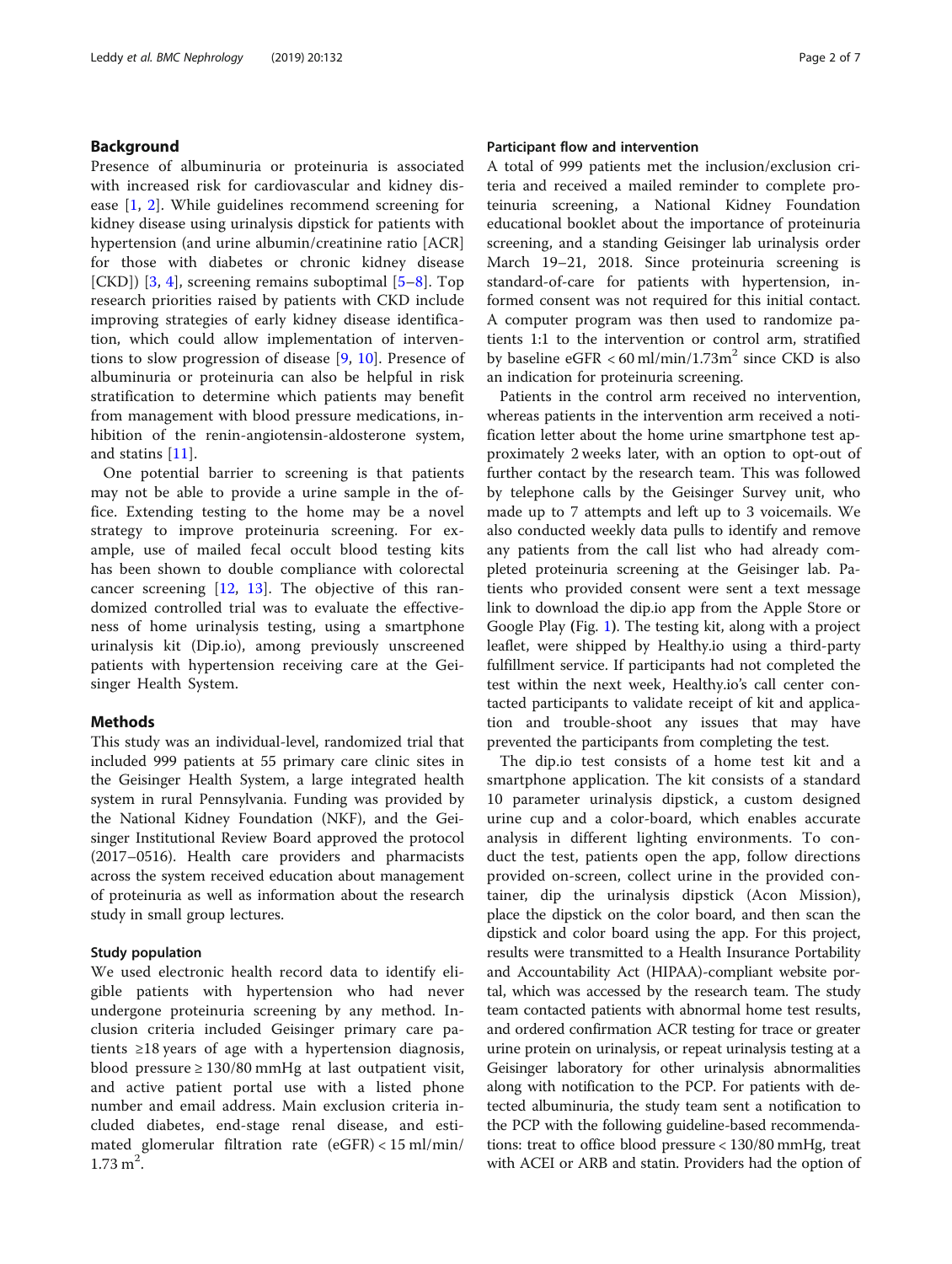<span id="page-2-0"></span>

referral for further management by pharmacists, who received training in management of albuminuria and hypertension. PCPs were blinded to their patients' assignment with the exception that if an abnormal home test resulted, PCPs were later informed of the result. Final outcome data was assessed by a blinded member of the research team (JL).

# **Outcomes**

Co-primary outcomes were completion of proteinuria screening by any method and number of quantified albuminuria cases ( $ACR \ge 30$  mg/g or protein/creatinine ratio  $\geq 150$  mg/g) at the end of 3 months (6/20/18). An exploratory outcome examined was the number of patients with trace or 1+ urine protein tests at the end of 3 months.

# Analytic considerations

With a sample size of 1000 total patients enrolled in the trial and assumptions of albuminuria prevalence of 20% [[14\]](#page-6-0), screening compliance rates of 40% in the intervention group and 10% in the control group, we estimated that we would have > 90% power to detect a difference in screening compliance between groups, and > 90% power to detect a difference in detected number of albuminuria cases.

We conducted intention-to-treat analyses and used logistic regression to examine the effects of the intervention on screening outcomes. Satisfaction with the home test was evaluated by a survey administered by smartphone after test completion.  $P$  values < 0.05 were considered statistically significant without correction for multiple comparisons, and analyses were completed using STATA version 15.1.

# Results

Of the 999 qualifying patients in the trial, mean age was  $50.5 \pm 11.8$  years, 40.6% were female, 93.8% were white,

mean body mass index was  $34.7 \pm 8.5$  kg/m<sup>2</sup>, mean systolic blood pressure was  $139.8 \pm 14.0$  mmHg, mean diastolic blood pressure was  $86.2 \pm 9.2$  mmHg, 70.0% were on blood pressure medications, 80.3% had eGFR ≥60 ml/min/  $1.73m^2$ , 2.2% had eGFR 15-59 ml/min/1.73m<sup>2</sup>, and 17.5% had missing eGFR (Table 1). All participants were included in analyses.

# Participation in home testing in the intervention arm

Of the 499 patients in the intervention arm, 7 (1.4%) opted out of further contact after receiving the notification letter about the opportunity to use mailed smartphone urinalysis kit for proteinuria testing. Two weeks after the notification letter was sent, 40 patients in the intervention arm had already completed proteinuria screening at an outpatient Geisinger lab (Fig. [2](#page-3-0)). Of the

# Table 1 Baseline Characteristics

|                                 | Intervention ( $n = 499$ ) | Control ( $n = 500$ ) |  |
|---------------------------------|----------------------------|-----------------------|--|
| Age <sup>a</sup>                | 51.0 (12.1)                | 49.5 (11.5)           |  |
| White                           | 468 (93.8)                 | 469 (93.8)            |  |
| Female                          | 201 (40.3)                 | 203 (40.6)            |  |
| Ischemic heart disease          | 29 (5.8)                   | 19(3.8)               |  |
| Cerebrovascular disease         | 19 (3.8)                   | 17(3.4)               |  |
| On BP medications               | 346 (69.3)                 | 353 (70.6)            |  |
| BMI, $kg/m2$                    | 34.5 (9.0)                 | 34.9 (8.1)            |  |
| SBP, mmHg                       | 139.5 (14.2)               | 140.1 (13.9)          |  |
| DBP, mmHg                       | 86.3 (9.6)                 | 86.0 (8.7)            |  |
| eGFR, ml/min/1.73m <sup>2</sup> |                            |                       |  |
| $\geq 60$                       | 397 (79.6)                 | 405 (81.0)            |  |
| $15 - 60$                       | 13(2.6)                    | 9(1.8)                |  |
| Missing                         | 89 (17.8)                  | 86 (17.2)             |  |

Values for categorical variables are given as count (proportion); values for continuous variables are given as mean (SD)

Abbreviations: BP Blood pressure, BMI Body mass index, SBP Systolic blood pressure, DBP Diastolic blood pressure, eGFR Estimated glomerular filtration rate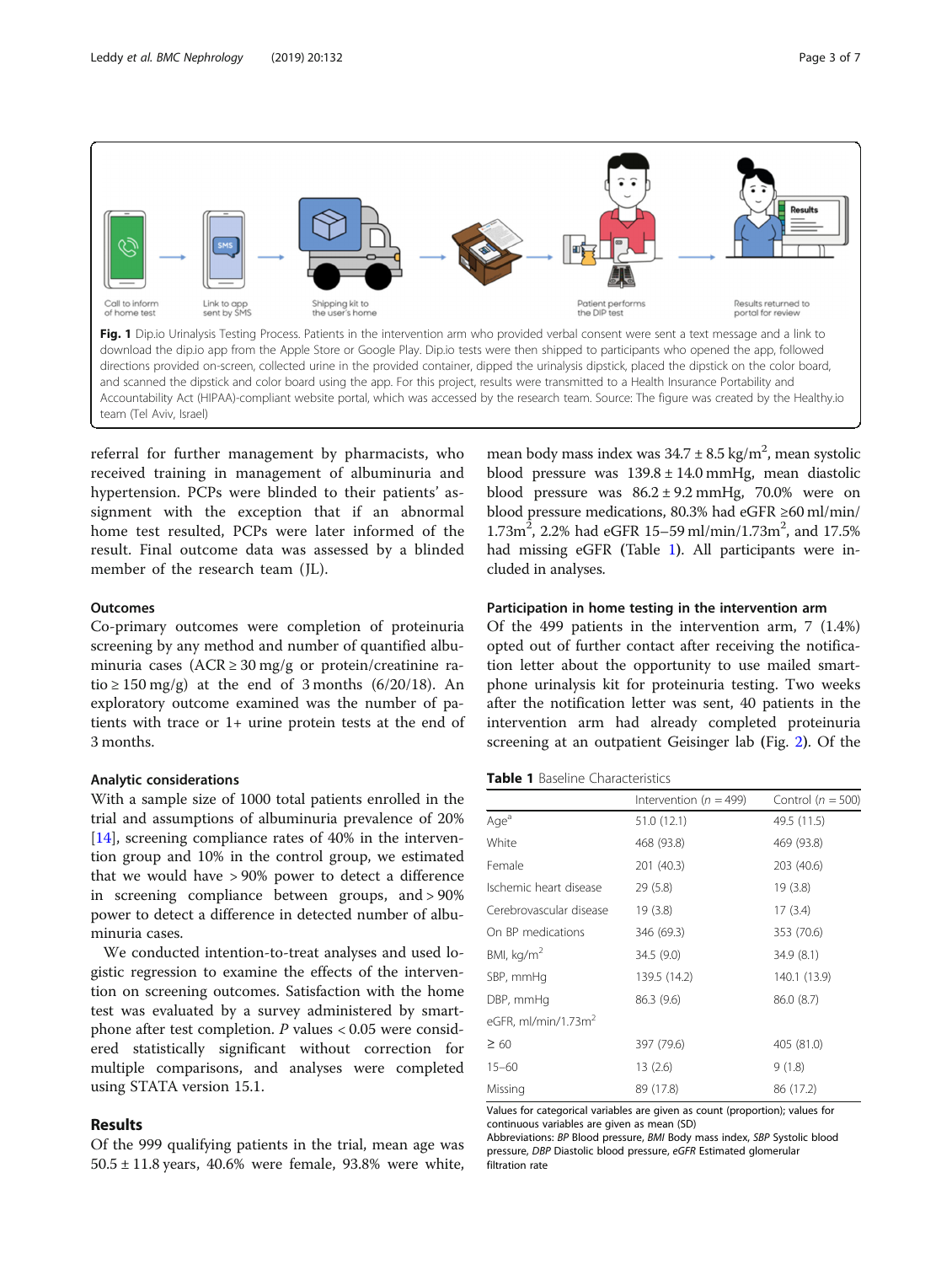<span id="page-3-0"></span>

remaining 452 participants, the survey unit successfully reached 253 patients, and 35 participants completed proteinuria screening at an outpatient Geisinger lab. Reasons for declining to participate with home testing included lack of interest (137), no smartphone (11), illness/death (4), and language barrier (4). Out of 97 patients who consented for home testing, 69 (71.1%) completed the home test, with 11 patients having trace protein and 1 patient having 1+ protein.

# Effect of the intervention on screening outcomes

Overall, the proportion of patients who completed proteinuria screening after 3 months was greater in the intervention arm than in the control arm (28.9% vs. 18.0%; odds ratio [OR] 1.85, 95% confidence interval [CI]: 1.37–2.49) (Table [2](#page-4-0)). There was no significant difference between the intervention and control arms in the number of detected albuminuria cases (4 vs. 4; OR 1.00, 95% CI: 0.25–4.03) or an exploratory outcome of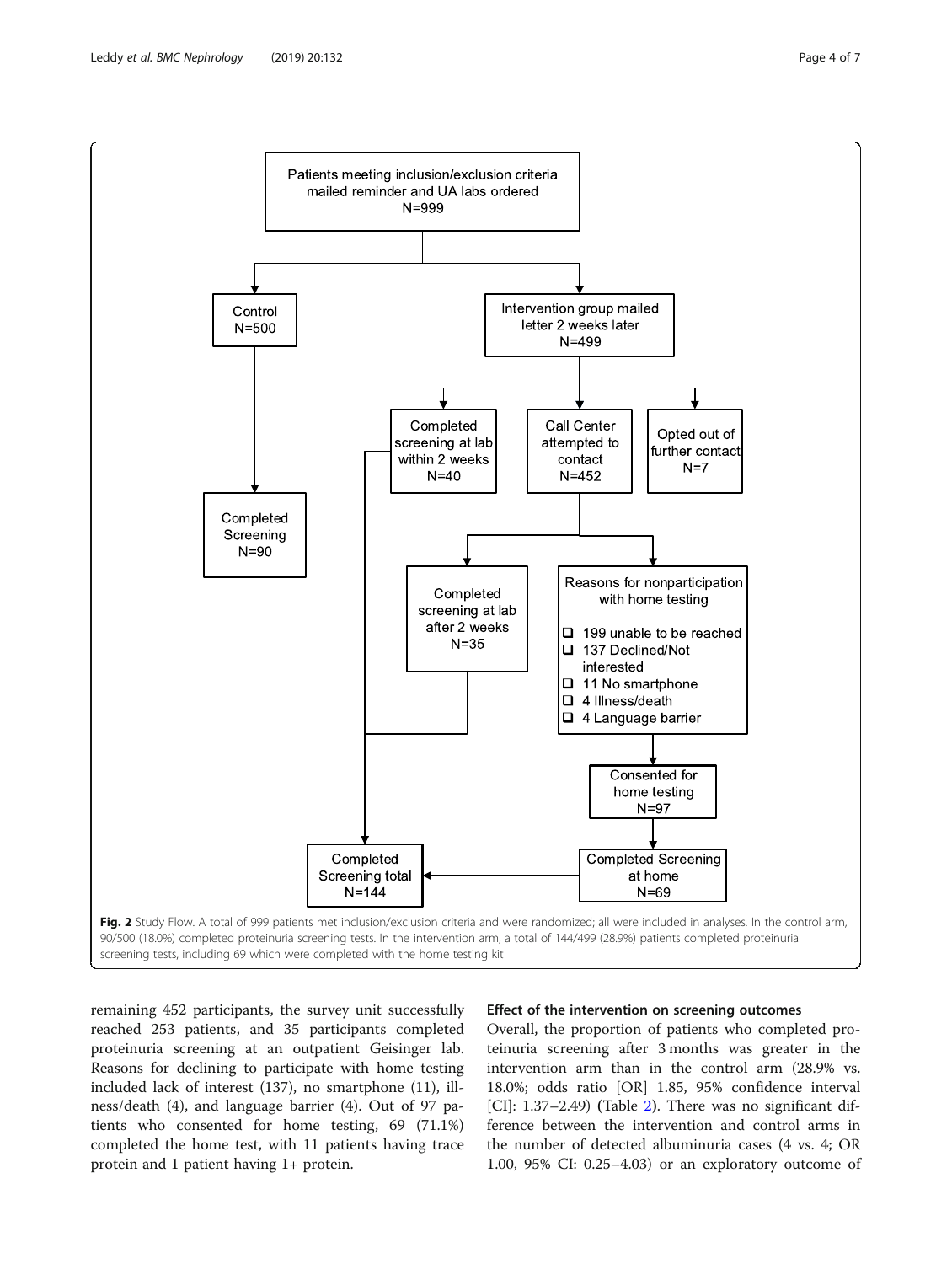# <span id="page-4-0"></span>Table 2 Effect of the Intervention on Screening Outcomes

|                                                              | Intervention | Control    | OR (95% CI)       | P value |
|--------------------------------------------------------------|--------------|------------|-------------------|---------|
| Screened by any method                                       | 144 (28.9%)  | 90 (18.0%) | 1.85 (1.37, 2.49) | < 0.001 |
| Quantified albuminuria cases (ACR 30+ mg/g or PCR 150+ mg/g) | 4 (0.8%)     | $4(0.8\%)$ | 1.00(0.25, 4.03)  | 1.00    |
| Detected trace or 1+ urine protein on dipstick               | 34 (6.8%)    | 23 (4.6%)  | 1.52 (0.88, 2.61) | 0.13    |

Abbreviations: ACR (albumin/creatinine ratio), OR (odds ratio)

detected trace or 1+ urine dipstick protein (34 vs. 23; OR 1.52, 95% CI: 0.88–2.61). Notably, only 3/23 (13%) patients in the control group and 3/34 (9%) patients in the intervention group with trace or 1+ protein on urine dipstick had a quantitative test (ACR or protein/creatinine ratio) checked over the 3-month study period.

# Satisfaction with home testing

Surveys were completed by 55/69 (79.7% response rate) patients after using the smartphone testing kit: 98% rated ease of use as "easy" or "very easy"; 93% reported no problems with the device; 89% preferred testing at home rather than the physician's office; mean score for whether they would recommend home urine testing to a friend or colleague was  $8.9$  (0–10, 10 = highest; net promoter score  $62$  [[15](#page-6-0)]). No harms or unintended effects were noted by participants.

# **Discussion**

In this multi-site, randomized controlled trial in a large, rural, integrated health system, we found that use of mailed smartphone urinalysis kits increased rates of albuminuria screening among previously unscreened patients with hypertension. While only 19% in the intervention arm received the home testing kit, 71% of those who received the kit completed testing. Those who completed home testing were highly satisfied and preferred testing at home vs. the lab, suggesting that home testing may be a useful strategy to improve compliance with proteinuria screening.

While our intervention improved screening, there was no difference in the number of detected albuminuria cases, confirmed by quantitative ACR or PCR testing. Several factors may have limited our ability to detect more albuminuria cases. Foremost, we required informed consent to send home testing kits to patients in the intervention arm. Thus, only 97/499 (19.4%) in the intervention arm provided consent to receive the home testing kit. In this type of low-risk intervention study where the goal is to improve adherence to screening, one might argue that a complete waiver of consent is desirable to maximize recruitment and generalizability of the intervention. Unfortunately, this study was conducted prior to the 2018 FDA approval of dip.io. Had this study been conducted after FDA approval, the IRB likely would have been able to grant a waiver of consent,

and conducting this trial with a full waiver of consent would have allowed more patients in the intervention arm to receive the home testing kits and likely more screening completions. Second, we targeted non-diabetic, hypertensive patients, who had never received screening. This resulted in a study population that was at the healthier spectrum of at-risk patients who should be screened for albuminuria/proteinuria.

Another issue in our trial was that very few patients with trace or 1+ protein underwent confirmation testing by quantitative ACR or protein/creatinine ratio, over a relatively short follow-up period. Having learned how to use their smartphones to analyze the urine dipstick at home, it would have been intuitive to send an additional home testing kit to confirm whether ACR was elevated or not. Unfortunately, the Healthy.io semi-quantitative ACR home test was not available at the time of the trial, which could be an effective adjunct to confirm albuminuria at home. It seems likely that traveling to the laboratory for confirmation testing posed an additional barrier. Future studies should explore strategies where screening and confirmation of albuminuria is done solely using home testing kits.

Other studies have described similarly suboptimal rates of screening among patients at risk of CKD and even patients with  $eGFR < 60$  ml/min/1.73m<sup>2</sup>. For example, in a study of stage 3–4 CKD patients receiving care from 2004 to 2008 in a group practice in eastern Massachusetts, only 30% had annual urine protein monitoring completed  $[16]$ . Even in an optimal setting where clinical decision support in the form of a CKD checklist embedded in the EHR was implemented in a prospective study, annual ACR measurement still was only able to be improved to 73% [\[17](#page-6-0)]. Thus, use of home testing may have a role in further improving adherence to albuminuria/proteinuria screening.

There were several limitations in this proof-of-concept study. Due to the requirement of having a smartphone to test the urinalyses, we limited our mostly white, patient population to active patient portal users, and results may not be generalizable to non-portal users. While smartphone ownership has risen from 35% in 2011 to 77% in 2018 [[18](#page-6-0)], other screening strategies may also be needed to reach those without access to smartphones. It is possible that some dipstick protein results could be false negatives or false positives, and we lacked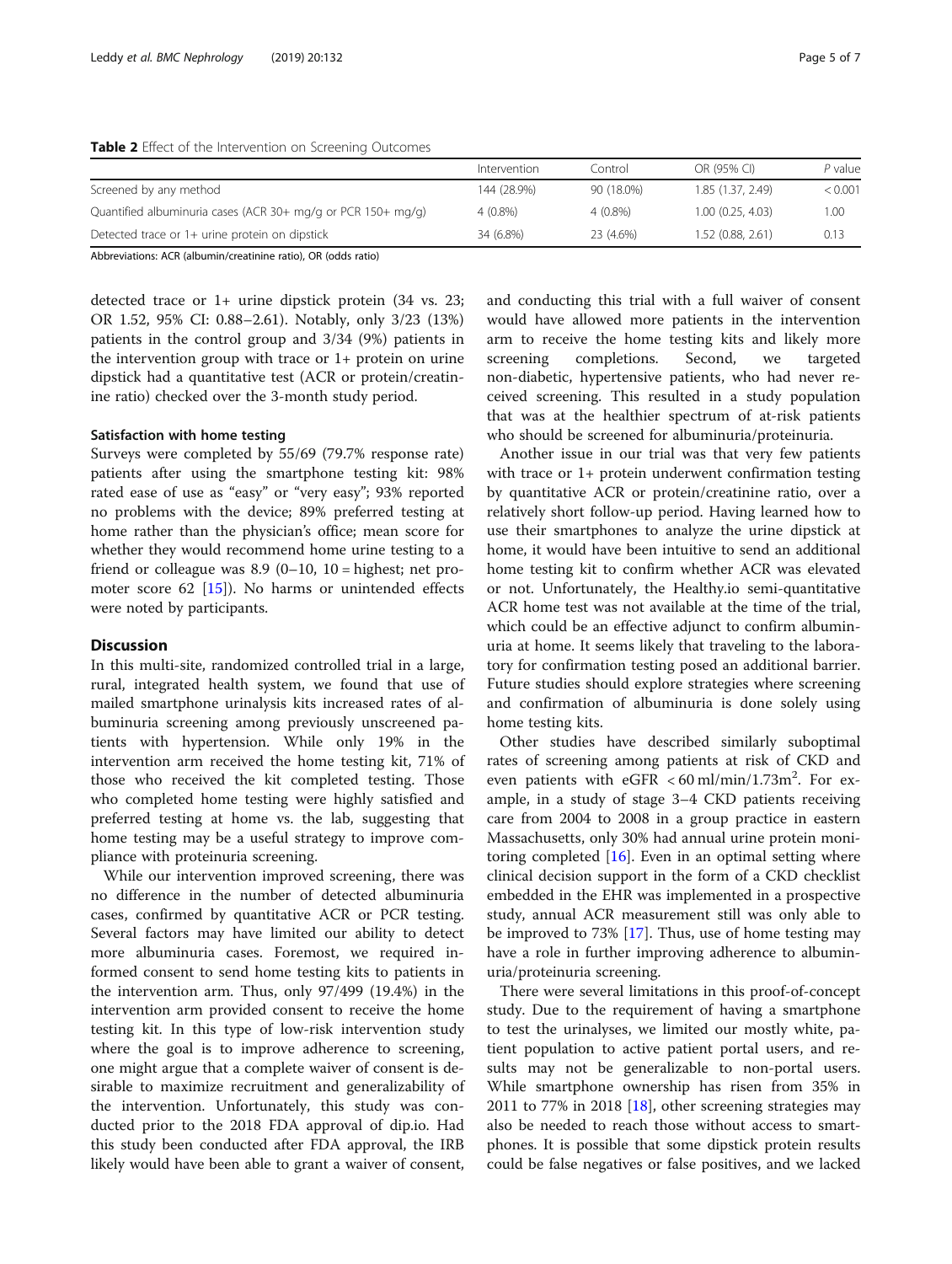<span id="page-5-0"></span>repeat testing on most abnormal dipstick protein results. Whether or not early detection of albuminuria can improve outcomes will require future large-scale studies with longer follow-up and consideration of strategies to increase patient engagement and provider adherence to clinical guidelines for albuminuria.

# Conclusions

Our intervention using smartphone-based home testing was successful in increasing proteinuria screening rates in previously unscreened patients with hypertension and may be preferable for some patients. We also found that few patients with trace or 1+ urine protein underwent follow-up ACR testing at the laboratory, limiting the effectiveness of a urine dipstick-first screening strategy. Future research directions should consider doing screening and confirmatory testing of ACR using home-testing modalities. Additional research is needed to determine whether improving adherence to albuminuria screening can improve patient-centered kidney and cardiovascular outcomes.

## Abbreviations

ACR: Albumin/creatinine ratio; CI: confidence interval; CKD: chronic kidney disease; eGFR: estimated glomerular filtration rate; FDA: Federal Drug Administration; MTM: medication therapy management; NKF: National Kidney Foundation; OR: odds ratio; PI: principal investigator

### Acknowledgments

We thank Joel Schoppig and the Healthy.io (Tel Aviv, Israel) for creating and allowing us to use Fig. [1.](#page-2-0)

#### Funding

This work was supported by a Research Grant of the National Kidney Foundation. A.C. also received support from the National Institutes of Health (NIH)/National Institute of Diabetes and Digestive and Kidney Diseases (NIDDK) grant K23 DK106515–01. Healthy.io provided mailed urinalysis testing in this trial free of charge. The funding source had no role in the design of this study, nor its execution, analyses, interpretation of the data, or decision to submit results.

# Availability of data and materials

The datasets generated during this study are not publicly available, but are available from the corresponding author on reasonable request.

# Authors' contributions

Research idea and study design: ARC, CY, JAG, JM, JC; data acquisition: CY, JM; data analysis/interpretation/statistical analysis: JL, ARC; supervision or mentorship: ARC. All authors read and approved the final manuscript.

# Ethics approval and consent to participate

The Geisinger Institutional Review Board (IRB) approved the protocol (2017– 0516), including the informed consent procedures which are as follows: Informed consent was obtained verbally for patients in the intervention arm to receive the home testing kit, which was not FDA-approved at the time of the research trial. Verbal consent was obtained as written consent would have required patients to come in person, limiting generalizability. Informed consent was waived for patients in the control arm as patients in the control received routine medical care. This study adheres to CONSORT guidelines (Supplemental Materials).

# Consent for publication

Not applicable.

# Competing interests

J.C. is on the Scientific Advisory Board for Healthy.io.

# Publisher's Note

Springer Nature remains neutral with regard to jurisdictional claims in published maps and institutional affiliations.

# Author details

<sup>1</sup>Geisinger Health System, Department of Nephrology, 100 N Academy Ave Danville PA17822, USA. <sup>2</sup>Geisinger Health System, Kidney Health Research Institute, 100 N Academy Ave, Danville PA17822, USA. <sup>3</sup>Geisinger Health System, Ambulatory Medicine Institute, 100 N Academy Ave, Danville PA17822, USA. <sup>4</sup>Welch Center for Prevention, Epidemiology and Clinical Research, Johns Hopkins University, Baltimore, MD, USA.

# Received: 5 December 2018 Accepted: 2 April 2019 Published online: 18 April 2019

#### References

- 1. Astor BC, Matsushita K, Gansevoort RT, van der Velde M, Woodward M, Levey AS, Jong PE, Coresh J, Chronic kidney disease prognosis C, Astor BC et al: lower estimated glomerular filtration rate and higher albuminuria are associated with mortality and end-stage renal disease. A collaborative metaxanalysis of kidney disease population cohorts. Kidney Int 2011, 79(12): 1331–1340.
- 2. Matsushita K, Coresh J, Sang Y, Chalmers J, Fox C, Guallar E, Jafar T, Jassal SK, Landman GW, Muntner P, et al. Estimated glomerular filtration rate and albuminuria for prediction of cardiovascular outcomes: a collaborative metaanalysis of individual participant data. The lancetDiabetes & endocrinology. 2015;3(7):514–25.
- 3. Whelton PK, Carey RM, Aronow WS, Casey DE Jr, Collins KJ, Dennison Himmelfarb C, DePalma SM, Gidding S, Jamerson KA, Jones DW, et al. ACC/AHA/AAPA/ABC/ACPM/AGS/APhA/ASH/ASPC/NMA/PCNA guideline for the prevention, detection, evaluation, and Management of High Blood Pressure in adults: a report of the American College of Cardiology/American Heart Association task force on clinical practice guidelines. Hypertension. 2017;2017.
- 4. Kidney Disease: Improving global outcomes (KDIGO) CKD work group. KDIGO 2012 clinical practice guideline for the evaluation and Management of Chronic Kidney Disease. Kidney inter., Suppl. 2013; 3: 1–150.
- 5. Litvin CB, Hyer JM, Ornstein SM. Use of clinical decision support to improve primary care identification and Management of Chronic Kidney Disease (CKD). Journal of the American Board of Family Medicine : JABFM. 2016;29(5):604–12.
- 6. Perkins RM, Chang AR, Wood KE, Coresh J, Matsushita K, Grams M. Incident chronic kidney disease: trends in management and outcomes. Clin Kidney J. 2016.
- 7. Peralta CA, Frigaard M, Rubinsky AD, Rolon L, Lo L, Voora S, Seal K, Tuot D, Chao S, Lui K, et al. Implementation of a pragmatic randomized trial of screening for chronic kidney disease to improve care among non-diabetic hypertensive veterans. BMC Nephrol. 2017;18(1):132–017-0541-0546.
- 8. Stevens PE, O'Donoghue DJ, de Lusignan S, Van Vlymen J, Klebe B, Middleton R, Hague N, New J, Farmer CK. Chronic kidney disease management in the United Kingdom: NEOERICA project results. Kidney Int. 2007;72(1):92–9.
- 9. Hemmelgarn BR, Pannu N, Ahmed SB, Elliott MJ, Tam-Tham H, Lillie E, Straus SE, Donald M, Barnieh L, Chong GC, et al. Determining the research priorities for patients with chronic kidney disease not on dialysis. Nephrol Dial Transplant. 2017;32(5):847–54.
- 10. Tong A, Crowe S, Chando S, Cass A, Chadban SJ, Chapman JR, Gallagher M, Hawley CM, Hill S, Howard K, et al. Research priorities in CKD: report of a National Workshop Conducted in Australia. Am J Kidney Dis. 2015;66(2):212–22.
- 11. Stevens PE, Levin A, Kidney Disease: Improving global outcomes chronic kidney disease guideline development work group M: evaluation and management of chronic kidney disease: synopsis of the kidney disease: improving global outcomes 2012 clinical practice guideline. Ann Intern Med 2013, 158(11):825–830.
- 12. Tinmouth J, Patel J, Austin PC, Baxter NN, Brouwers MC, Earle C, Levitt C, Lu Y, Mackinnon M, Paszat L, et al. Increasing participation in colorectal cancer